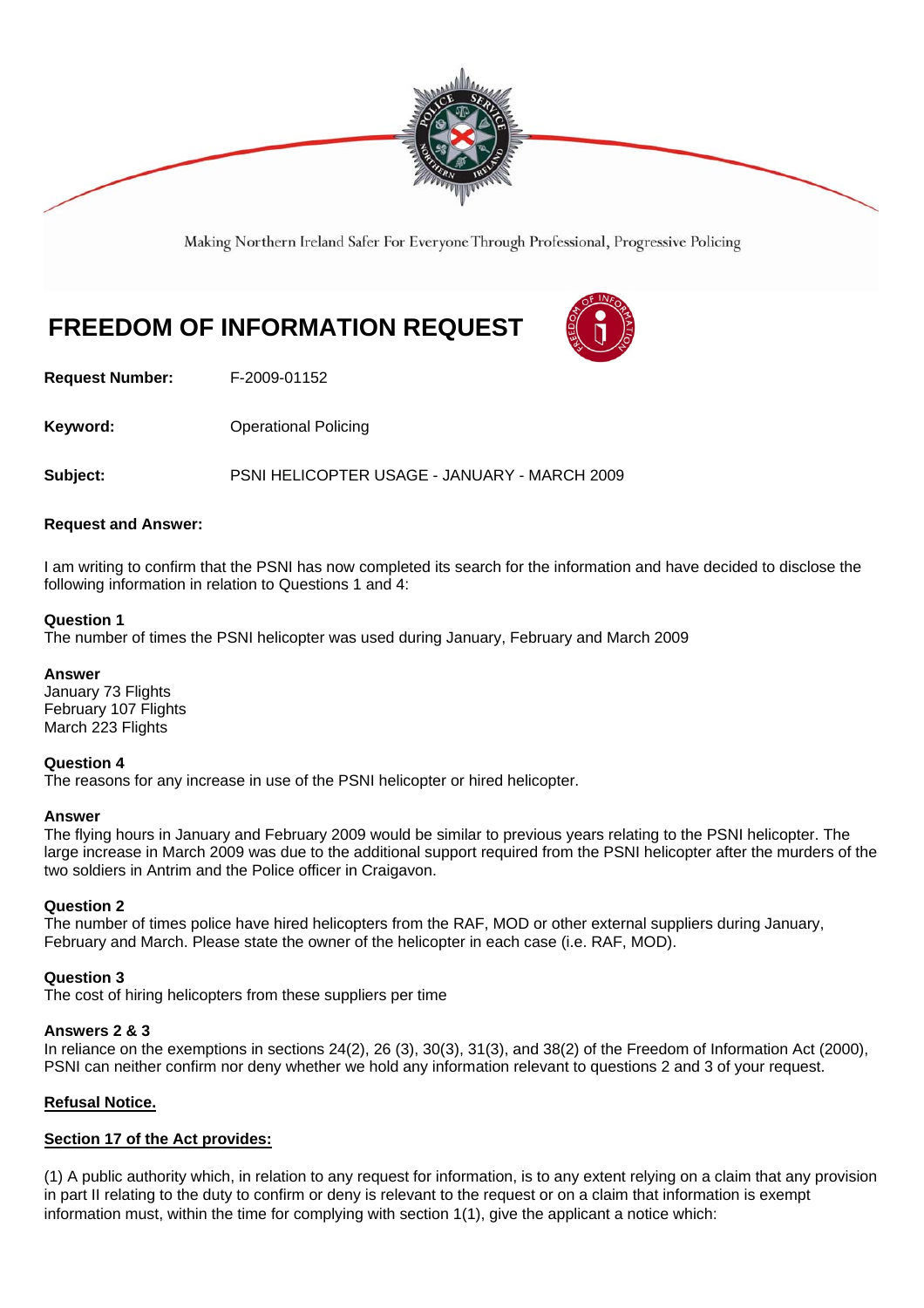(a) States the fact,

(b) Specifies the exemption in question, and

(c) States (if that would not otherwise be apparent) why the exemption applies.

The PSNI can neither confirm nor deny that it holds any information relevant to questions 2 and 3 of your request as the duty in s1 (1)(a) of the Freedom of Information Act 2000 does not apply, by virtue of the following exemptions.

Qualified Exemptions

Section 24 (2) National Security. Section 26 (3) Defence Section 30 (3) Investigations and Proceedings Conducted By Public Authorities Section 31 (3) Law Enforcement Section 38 (2) Health and Safety

To the extent that section 24(2), 26(3), 30(3), 31(3), and 38(2) applies, it has been determined that in all the circumstances of the case the public interest in maintaining the exclusion of the duty to confirm or deny outweighs the public interest in confirming whether or not the information is held.

## HARM

The release of information under FOIA must be considered a release of information to the world as a whole. Therefore, simply confirming or not that such information were held could disclose sensitive information.

The PSNI have made the decision to neither confirm nor deny any information relating to the number of times the PSNI may/may not have hired helicopters from other agencies as this could potentially alert criminals and their associates to the PSNI's methodology relating to Police resourcing capabilities. Equally similar effects could result should PSNI advise that they have not hired helicopters from other agencies.

Confirming whether or not this information is held may adversely affect the efficient and effective conduct of the PSNI. Public safety is of paramount importance to the PSNI and must always be considered. It is in the public interest to neither confirm nor deny information that may compromise the PSNI's ability to fulfil its core function of law enforcement.

Public Interest Test

The public interest test is as follows: -

Considerations Favouring Disclosure

Accountability

When information relates directly to the efficiency and effectiveness of the PSNI or its officers it would generally be of benefit to the community to confirm whether information requested is held or not.

#### Public Debate

To confirm whether information requested is held or not could contribute to the quality and accuracy of public debate and encourage the community to be more vigilant and proactive in the fight against crime.

#### Considerations Favouring Non-Disclosure

Efficient and effective conduct of the service.

In respect of questions 2 and 3 to confirm or deny whether any information is held or not has the potential to compromise the prevention and detection of crime.

#### Current investigations

It is in the public interest to engage the neither confirm nor deny principals to any information that may be of assistance to anyone involved in criminal activity.

# Balancing Test

Having considered the arguments highlighted above it is considered that the balance in the public interest test is one of maintaining the exclusion of the duty to confirm or deny as it outweighs the public interest in disclosing whether PSNI holds the information requested in questions 2 and 3.

In accordance with the Act, this letter represents a Refusal Notice relating to questions 2 and 3 of this particular request. The PSNI can neither confirm nor deny that it holds the information you have requested.